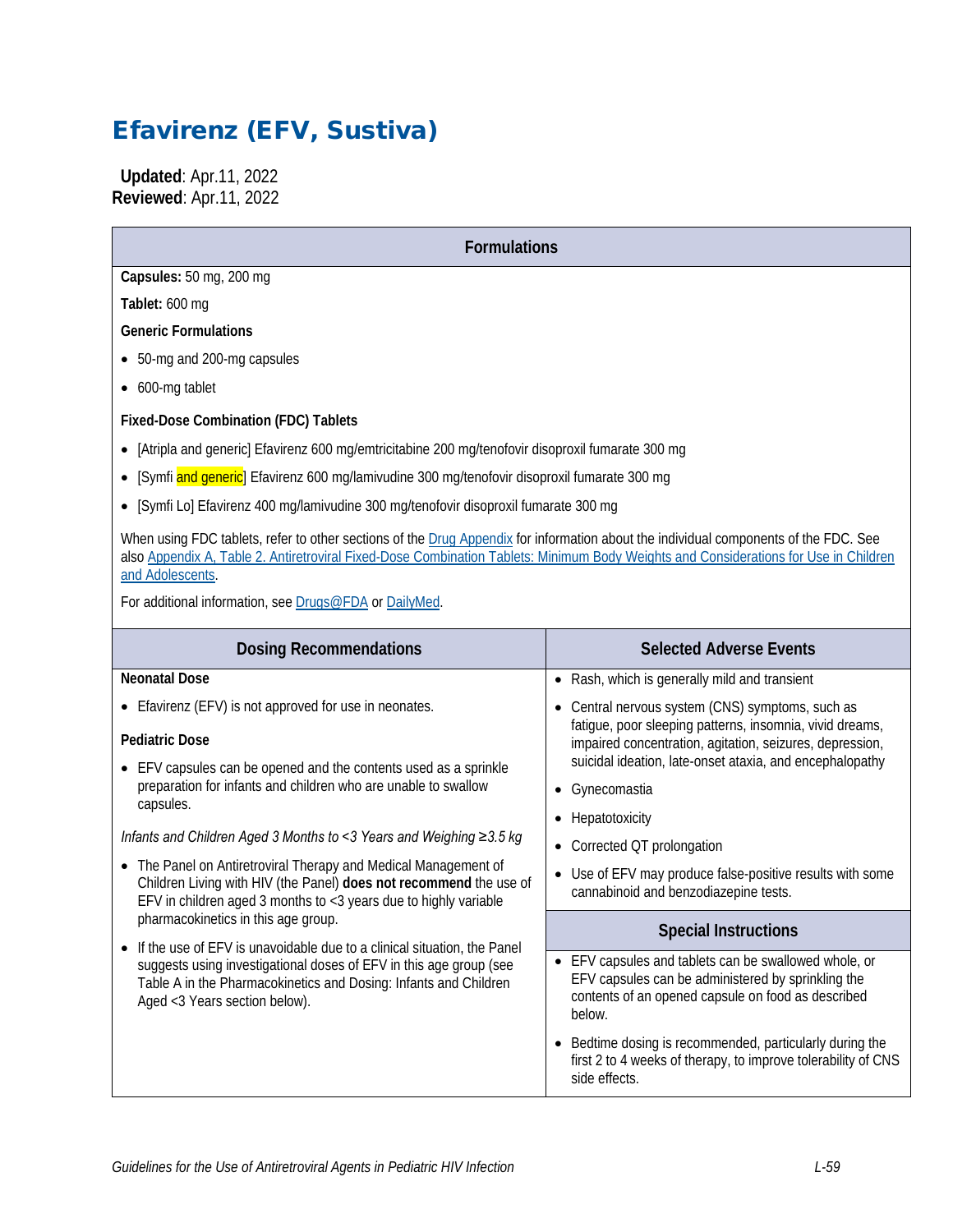*Children Aged ≥3 Years and Weighing ≥10 kg*  **Once-Daily Doses of Efavirenz by Weight**

| Weight               | <b>EFV Dosea,b</b> |
|----------------------|--------------------|
| 10 kg to <15 kg      | $200$ mg           |
| 15 kg to <20 kg      | 250 mg             |
| 20 kg to <25 kg      | 300 mg             |
| 25 kg to <32.5 kg    | 350 mg             |
| 32.5 kg to $<$ 40 kg | 400 mg             |
| $\geq$ 40 kg         | $600$ mg           |

<sup>a</sup> The dose in mg can be dispensed in any combination of capsule strengths. Capsules may be administered by sprinkling the contents onto an age-appropriate food (see Special Instructions below).

 $b$  Some experts recommend a dose of EFV 367 mg per m<sup>2</sup> of body surface area (maximum dose 600 mg) due to concerns about underdosing at the upper end of each weight band (see the Pediatric Use section below for details). Weight bands approximate a dose of EFV 367 mg per m2 of body surface area, with a maximum dose of 600 mg.

*Child and Adolescent (Weighing ≥40 kg) and Adult Dose*

• EFV 600 mg once daily

#### **[Atripla] Efavirenz 600 mg/Emtricitabine/Tenofovir Disoproxil Fumarate (TDF)**

*Child and Adolescent (Weighing ≥40 kg) and Adult Dose*

- One tablet once daily
- Take on an empty stomach.

#### **[Symfi] Efavirenz 600 mg/Lamivudine/TDF**

*Child and Adolescent (Weighing ≥40 kg) and Adult Dose*

- One tablet once daily
- Take on an empty stomach.

#### **[Symfi Lo] Efavirenz 400 mg/Lamivudine/TDF**

*Child and Adolescent (Weighing ≥35 kg) and Adult Dose*

- One tablet once daily
- Take on an empty stomach.

**Note:** Symfi Lo has not been studied in children (sexual maturity ratings [SMRs] 1–3), and major interindividual variability in EFV plasma concentrations has been found in pediatric patients in a multiethnic setting. The 400-mg dose of EFV may be too low in children or adolescents with SMRs 1 to 3 who weigh ≥40 kg. The use of therapeutic drug monitoring is suggested by some Panel members when Symfi Lo is used in pediatric

- Administer EFV, Atripla, Symfi, or Symfi Lo on an empty stomach. Avoid administration with a high-fat meal because this has the potential to increase absorption.
- The U.S. Food and Drug Administration cautions that EFV should not be used during the first trimester of pregnancy because of potential teratogenicity. However, after a review of updated evidence regarding teratogenicity risks, the [Perinatal Guidelines](https://clinicalinfo.hiv.gov/en/guidelines/perinatal/whats-new-guidelines) do not restrict use of EFV in female adolescents and adults who are pregnant or who may become pregnant.

#### **Instructions for Using the Efavirenz Capsule as a Sprinkle Preparation with Food or Formula**

- Hold capsule horizontally over a small container and carefully twist open to avoid spillage.
- Gently mix capsule contents with 1 to 2 teaspoons of an age-appropriate soft food (e.g., applesauce, grape jelly, yogurt) or reconstituted infant formula at room temperature.
- Administer within 30 minutes of mixing and do not consume additional food or formula for 2 hours after administration.

#### **Metabolism/Elimination**

- Cytochrome P450 (CYP) 2B6 is the primary enzyme for EFV metabolism.
- CYP3A and CYP2B6 inducer *in vivo*
- Interpatient variability in EFV exposure can be explained in part by polymorphisms in CYP, particularly CYP2B6 polymorphisms. Slower metabolizers are at higher risk of toxicity. See the Therapeutic Drug Monitoring section below for information about the management of mild or moderate toxicity.

#### **Efavirenz Dosing in Patients with Hepatic Impairment**

• EFV **is not recommended** for patients with moderate or severe hepatic impairment.

#### **Atripla, Symfi, and Symfi Lo Dosing in Patients with Renal Impairment**

• Because Atripla, Symfi, and Symfi Lo are FDC products containing TDF, lamivudine, and/or emtricitabine that require dose adjustments based on renal function, they should not be used in patients with creatinine clearance <50 mL/min or in patients on dialysis.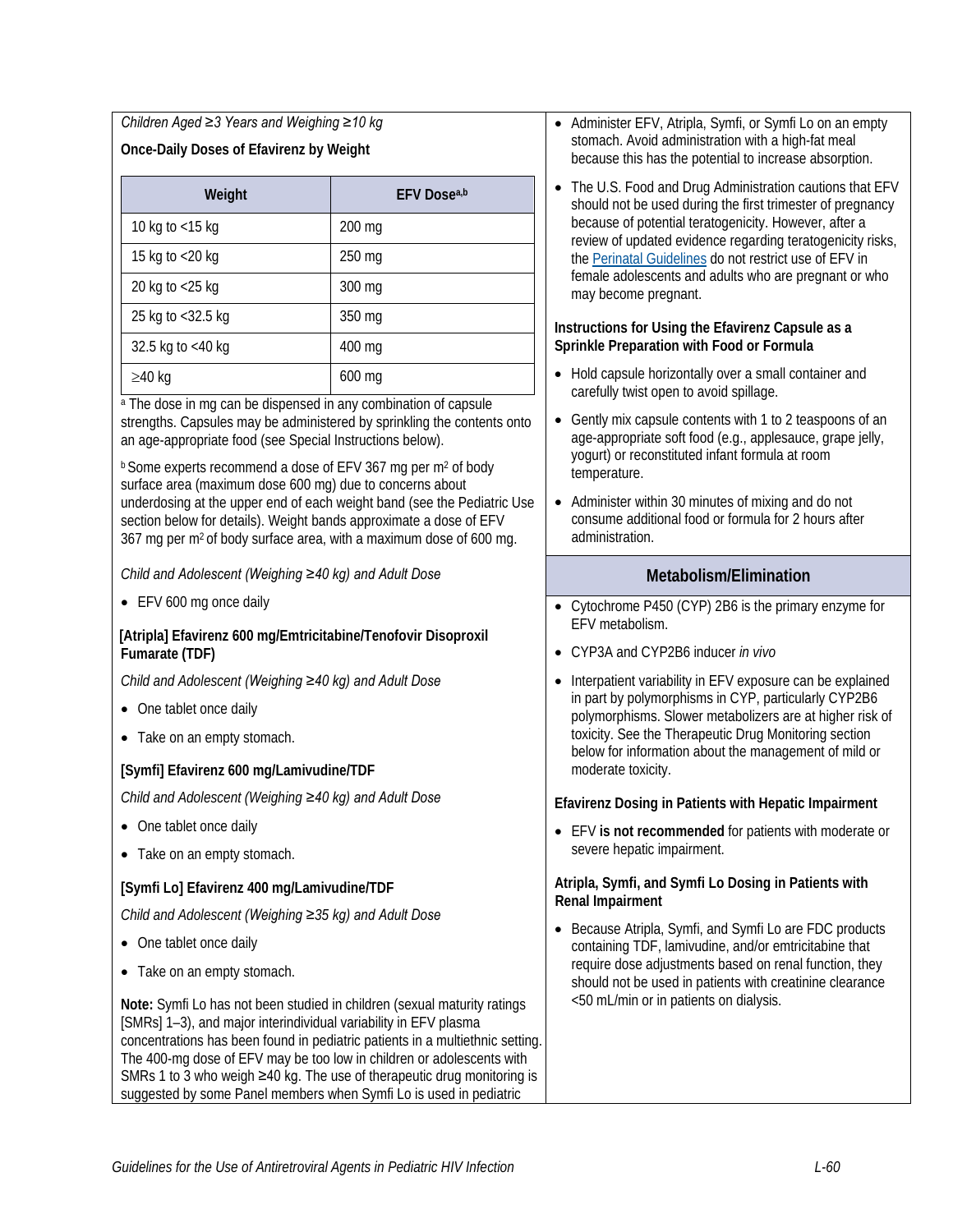| patients who weigh ≥40 kg (see the Therapeutic Drug Monitoring section |  |
|------------------------------------------------------------------------|--|
| below).                                                                |  |

# **Drug Interactions**

Additional information about drug interactions is available in the [Adult and Adolescent](https://clinicalinfo.hiv.gov/en/guidelines/adult-and-adolescent-arv/whats-new-guidelines)  [Antiretroviral Guidelines](https://clinicalinfo.hiv.gov/en/guidelines/adult-and-adolescent-arv/whats-new-guidelines) and the [HIV Drug Interaction Checker.](http://www.hiv-druginteractions.org/)

- *Metabolism:* Coadministration of efavirenz (EFV) with drugs that are primarily metabolized by cytochrome P450 (CYP) 2C9, CYP2C19, CYP2B6, or CYP3A isozymes may result in altered plasma concentrations of the coadministered drugs. Drugs that induce CYP3A and CYP2B6 activity would be expected to increase the clearance of EFV, resulting in lower plasma concentrations. There is potential for multiple drug interactions with EFV. Importantly, dose adjustment or the addition of ritonavir may be necessary when EFV is used in combination with atazanavir (ATV), lopinavir/ritonavir (LPV/r), or maraviroc (MVC).
- Before EFV is administered, a patient's medication profile should be reviewed carefully for potential drug interactions with EFV.
- Corrected QT (QTc) prolongation has been observed with the use of  $E F V^{1,2}$ . An alternative to EFV should be considered in patients who are receiving a drug that has a known risk of Torsades de Pointes or in patients who are at higher risk of Torsades de Pointes.

# **Major Toxicities**

- *More common:* Skin rash, increased transaminase levels. Central nervous system (CNS) abnormalities—such as dizziness, somnolence, insomnia, abnormal dreams, confusion, abnormal thinking, impaired concentration, amnesia, agitation, depersonalization, hallucinations, euphoria, and seizures—have been reported, primarily in adults. See [Table 15a. Antiretroviral Therapy–](https://clinicalinfo.hiv.gov/en/guidelines/pediatric-arv/cns-toxicity?view=full) [Associated Adverse Effects and Management Recommendations—Central Nervous System](https://clinicalinfo.hiv.gov/en/guidelines/pediatric-arv/cns-toxicity?view=full)  [Toxicity](https://clinicalinfo.hiv.gov/en/guidelines/pediatric-arv/cns-toxicity?view=full) for information on managing these toxicities.
- *Rare:* OTc prolongation has been observed with the use of EFV, and Torsades de Pointes has been reported with EFV use.<sup>3</sup> An association between EFV and suicidal ideation, suicide, and attempted suicide (especially among those with a history of mental illness or substance abuse) was found in one retrospective analysis of four comparative trials in adults. This association, however, was not found in analyses of two large observational cohorts.

### **Resistance**

The International Antiviral Society–USA maintains a [list of updated resistance mutations,](https://www.iasusa.org/resources/hiv-drug-resistance-mutations/) and the [Stanford University HIV Drug Resistance Database](http://hivdb.stanford.edu/DR/) offers a discussion of each mutation.

### **Pediatric Use**

### *Approval*

EFV has been approved by the U.S. Food and Drug Administration (FDA) for use as part of antiretroviral (ARV) therapy in children aged  $\geq$ 3 months and weighing  $\geq$ 3.5 kg. The FDA has also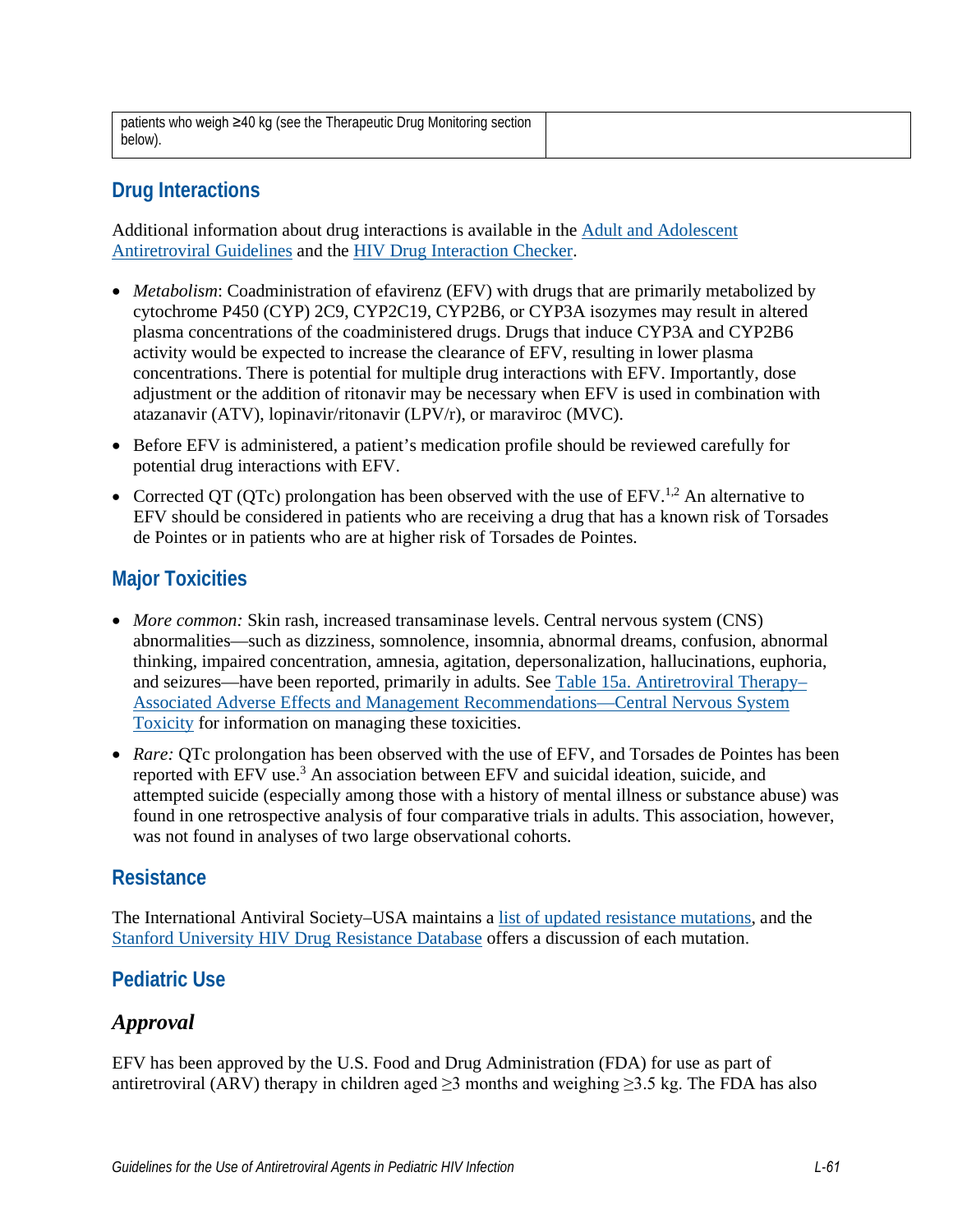approved the use of Symfi Lo, the fixed-dose combination of EFV 400 mg/lamivudine (3TC) 300 mg/tenofovir disoproxil fumarate (TDF) 300 mg, in children weighing  $\geq$ 35 kg.

# *Efficacy in Clinical Trials*

EFV-based regimens have proven virologically superior or noninferior to a variety of regimens in adults, including those containing LPV/r, nevirapine, rilpivirine, ATV, elvitegravir, raltegravir, and MVC.<sup>4-10</sup> EFV was shown to be inferior to dolutegravir (DTG) in the SINGLE trial in adults, which compared the virologic response of DTG plus abacavir/3TC with the virologic response of EFV/TDF/emtricitabine (FTC) at Weeks 48 and 144. The differences were most likely due to more drug discontinuations in the EFV group.<sup>11</sup>

In clinical trials in adults and children with HIV, EFV used in combination with two nucleoside reverse transcriptase inhibitors (NRTIs) has been associated with excellent virologic response. FDA approval of Symfi (EFV 600 mg/3TC/TDF) was based on the results from a clinical trial that compared the use of TDF with the use of stavudine when each drug was administered with 3TC and EFV.<sup>12</sup> This trial showed that these regimens were similarly effective. The 96-week results of the Evaluation of Novel Concepts in Optimization of antiRetroviral Efficacy (ENCORE) 1 trial, a randomized trial in adults, showed that EFV 400 mg used in combination with TDF and FTC was noninferior to EFV 600 mg used in combination with TDF and FTC.<sup>13</sup> EFV used in combination either with two NRTIs or with an NRTI and a protease inhibitor has been studied in children and has shown virologic potency and safety comparable to what has been seen in adults.<sup>14-16</sup>

FDA approval of Symfi Lo was based on a comparison between EFV 400 mg and EFV 600 mg, both taken with FTC 200 mg plus TDF 300 mg in 630 ARV-naive adult participants with a mean age of 36 years (range 18–69 years). Sixty-eight percent of participants were male, 37% were of African heritage, 33% were of Asian ethnicity, 17% were Hispanic, and 13% were White. This study showed similar rates of viral load suppression and toxicities among participants in each group.<sup>13</sup> Because EFV clearance is related to age and CYP2B6 polymorphisms, and because allele frequency varies by ethnicity, some members of the Panel on Antiretroviral Therapy and Medical Management of Children Living with HIV (the Panel) suggest using therapeutic drug monitoring (TDM) when using Symfi Lo in pediatric patients weighing  $\geq 40$  kg.

### *Pharmacokinetics: Pharmacogenomics*

Genetic polymorphisms in the genes that code for enzymes involved in the metabolism of EFV may alter enzyme activity, which causes a high degree of interpatient variability in drug exposure. CYP2B6 is the primary enzyme for EFV metabolism, and pediatric patients with the CYP2B6-516- T/T genotype have reduced metabolism, resulting in higher EFV levels in these patients than in those with the G/G or G/T genotypes.<sup>17-20</sup> The CYP2B6-516-T/T allele frequency varies by ethnicity. In a study of adults from the United States and Italy, this allele had a frequency of 24.4% among White study participants, a frequency of 31.3% among Black study participants, and a frequency of 34.9% among Hispanic study participants.<sup>21</sup> A retrospective study of pediatric patients in a multiethnic, high-income setting confirmed that EFV plasma concentrations can vary among patients. The interindividual variability could be explained in large part by polymorphisms in drug metabolizing genes, as well as by age at treatment initiation and time since treatment initiation.22 International Material Pediatric Adolescent AIDS Clinical Trials (IMPAACT) P1070 has shown that aggressive dosing with approximately 40 mg/kg of EFV using opened capsules resulted in therapeutic EFV concentrations in 58% of children aged  $\leq$ 3 years with the G/G or G/T genotypes, but excessive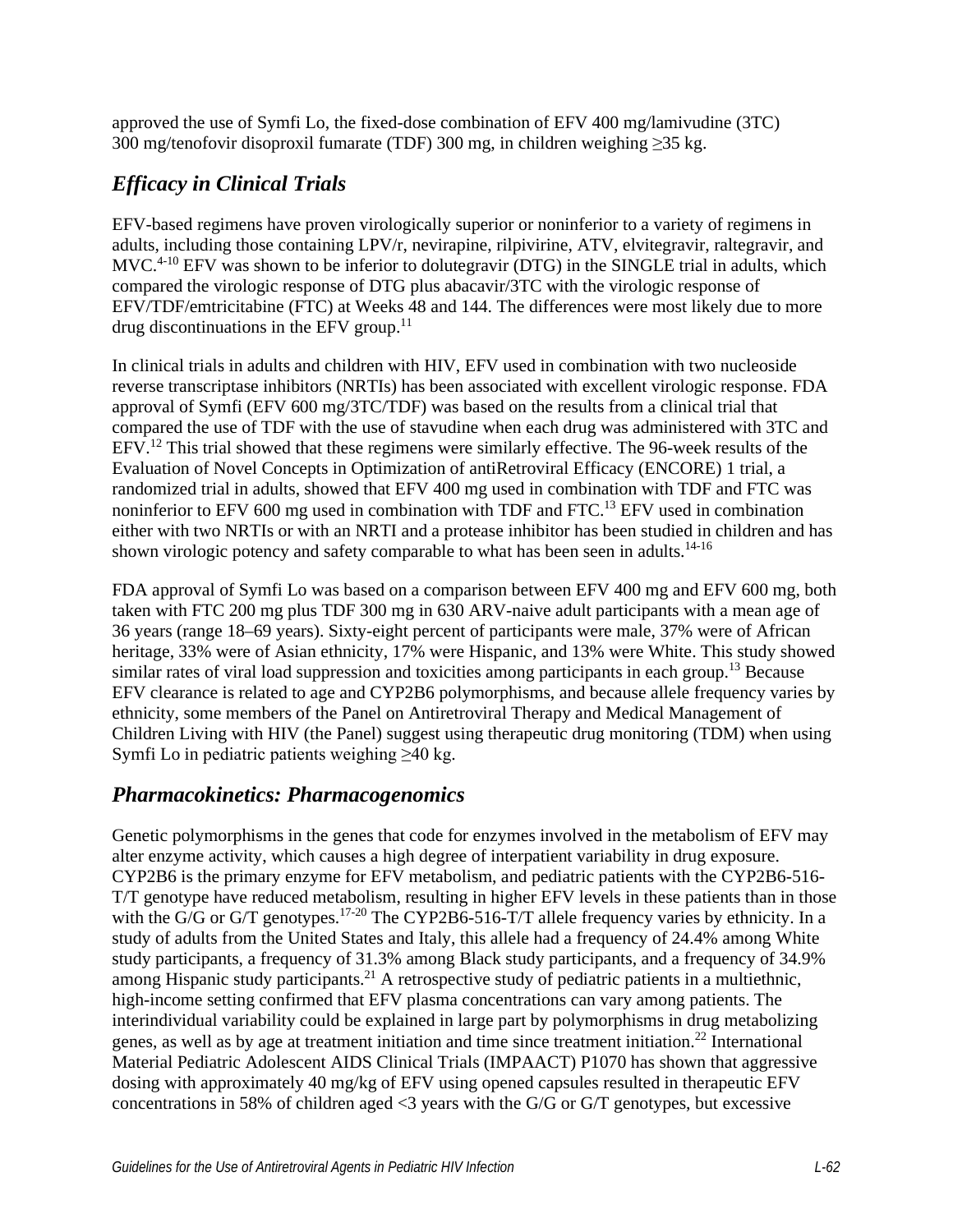exposure occurred in those with the  $T/T$  genotype.<sup>23</sup> Optimal dosing may require pretreatment CYP2B6 genotyping in children aged <3 years (see *Pharmacokinetics and Dosing: Infants and Children Aged <3years* discussion below).20,23

Other variants, CYP2B6 alleles and variant CYP2A6 alleles, have been found to influence EFV concentrations in adults and children.<sup>20,24-27</sup>

### *Pharmacokinetics and Dosing: Infants and Children Aged <3 Years*

The Panel **does not recommend** the use of EFV in children aged 3 months to <3 years. Limited pharmacokinetic (PK) data in children aged <3 years or weighing <13 kg have shown that it is difficult to achieve target trough concentrations in this age group.<sup>18,28</sup> These data show age-related differences in absorption and the impact of formulation on EFV PKs.<sup>19</sup> Also, hepatic enzyme activity is known to change with age. Using a pharmacometric model, the increase in oral clearance of EFV as a function of age is predicted to reach 90% of mature value by age 9 months.<sup>19</sup> This maturation of oral clearance is postulated to result from an increase in the expression of CYP2B6 with age.<sup>19</sup> The CYP2B6-516-G/G genotype is associated with the greatest expression of hepatic CYP2B6 when compared with the CYP2B6-516-G/T or -T/T genotype.17 In children with the CYP2B6-516-G/G genotype, the oral clearance rate of EFV has been shown to be higher in children aged <5 years than in older children.<sup>17</sup> Efficacy data for opened capsules with contents used as a sprinkle preparation suggest acceptable palatability and bioavailability for infants and children aged <3 years; however, the difficulty associated with sprinkling the contents of opened capsules contributes to the variability of PK measures in this age group.

IMPAACT P1070 studied children aged <3 years with HIV and tuberculosis (TB) coinfection using doses of EFV that were determined by weight band based on CYP2B6-516-G/G and -G/T genotypes: children with G/G and G/T genotypes were considered extensive metabolizers (EMs), and children with T/T genotypes were considered slow metabolizers (SMs) (see Table A below). When doses were used without regard to genotype, a dose of approximately 40 mg/kg per day resulted in therapeutic EFV concentrations in an increased proportion of study participants with G/G or G/T genotypes but excessive exposure in a high proportion of participants with T/T genotypes. This dose is higher than the FDA-approved dose of EFV.<sup>23</sup> Therefore, doses were modified so that infants and young children with the T/T genotype received a reduced dose. The doses listed for P1070 in Table A are investigational.

A recent study evaluated the PKs of EFV in children aged <3 years who had TB/HIV coinfection and were receiving anti-TB treatment with rifampicin, isoniazid, pyrazinamide, and ethambutol. The findings from this study reinforced the use of CYP2B6-516 genotype-directed EFV dosing and showed that, in general, the EFV weight-band dose did not need to be modified further for children aged  $\langle 24 \rangle$  months. Dosing for children aged 24 to 36 months requires further investigation.<sup>29</sup>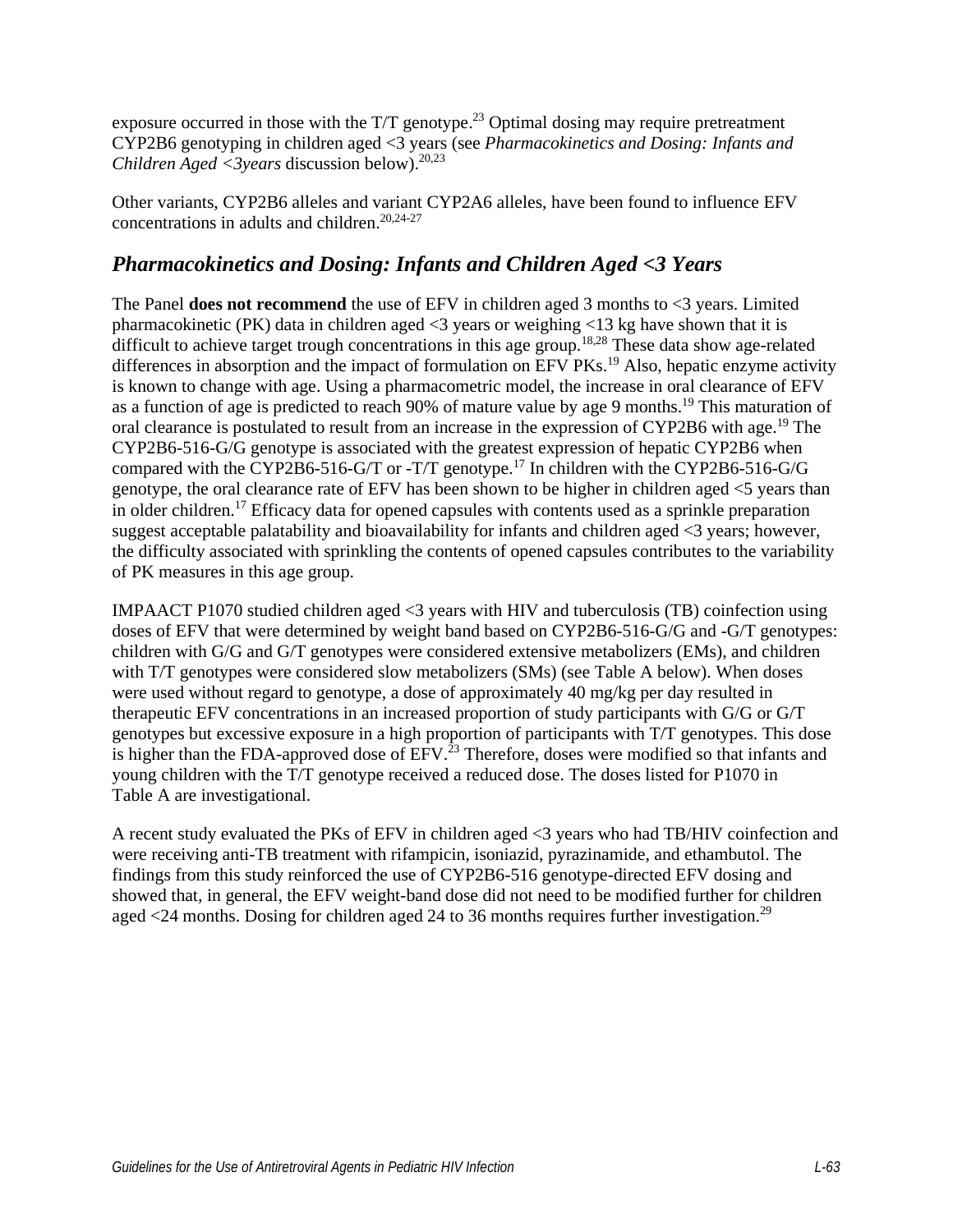# *Investigational Dosing for Children Aged 3 Months to <3 Years by CYP2B6 Genotype*

| Weight              | <b>Protocol P1070 Dosing</b><br>for Patients with<br>CYP2B6-516-G/G and<br>-G/T Genotypes (EMs) <sup>a</sup> | <b>Protocol P1070 Dosing</b><br>for Patients with<br>CYP2B6-516-T/T<br>Genotype (SMs) <sup>a</sup> | <b>FDA-Approved Dosing for</b><br><b>Children Aged 3 Months to</b><br><3 Years (Without Regard<br>to CYP2B6 Genotype) |
|---------------------|--------------------------------------------------------------------------------------------------------------|----------------------------------------------------------------------------------------------------|-----------------------------------------------------------------------------------------------------------------------|
| 5 kg to $<$ 7 kg    | 300 mg                                                                                                       | 50 <sub>mg</sub>                                                                                   | 150 mg                                                                                                                |
| 7 kg to $<$ 7.5 kg  | 400 mg                                                                                                       | $100 \text{ mg}$                                                                                   | 150 mg                                                                                                                |
| 7.5 kg to $<$ 10 kg | 400 mg                                                                                                       | $100 \text{ mg}$                                                                                   | 200 mg                                                                                                                |
| 10 kg to $<$ 14 kg  | 400 mg                                                                                                       | $100 \,\mathrm{mg}$                                                                                | 200 mg                                                                                                                |
| 14 kg to $<$ 15 kg  | 500 mg                                                                                                       | $150 \,\mathrm{mg}$                                                                                | 200 mg                                                                                                                |
| 15 kg to ≤17 kg     | 500 mg                                                                                                       | $150 \,\mathrm{mg}$                                                                                | 250 mg                                                                                                                |

#### **Table A. Comparison of Efavirenz Doses Used in P1070 and the FDA-Recommended Doses**

<sup>a</sup> Investigational doses are based on the International Maternal Pediatric Adolescent AIDS Clinical Trials (IMPAACT) study P1070.<sup>23,29</sup> Evaluation of CYP2B6 genotype is required before initiating efavirenz (EFV). Therapeutic drug level monitoring is recommended, with a trough concentration measured 2 weeks after initiating EFV and again at age 3 years for a possible dose adjustment.

**Key:** CYP = cytochrome P450; EM = extensive metabolizer; SM = slow metabolizer

The FDA-approved doses of EFV for use in infants and children aged 3 months to  $\leq$ 3 years were derived from a population PK model that was based on data from older subjects in the Pediatric AIDS Clinical Trials Group (PACTG) 1021 and PACTG 382, as well as from data collected during AI266-922, a study that assessed the PKs, safety, and efficacy of using capsule sprinkles in children aged 3 months to 6 years (see Table A). The FDA-approved doses are lower than the CYP2B6 EM doses and higher than the CYP2B6 SM doses from the P1070 study. PK modeling, based on P1070 PK data, was used to generate estimates of the percentage of participants who were likely to reach therapeutic EFV target concentrations on FDA-indicated doses, according to the participants' genotypes.23 The study reported that an estimated one-third of EM children who received the FDAapproved dose would experience subtherapeutic EFV exposures, and more than half of SM children who received the FDA-approved dose would have area under the curve (AUC) values that were above the target range.

The Panel **does not recommend** use of EFV in children aged 3 months to <3 years. If the clinical situation demands the use of EFV, the Panel recommends determining CYP2B6 genotype prior to use (see a [list of laboratories that perform this test\)](https://www.ncbi.nlm.nih.gov/gtr/all/tests/?term=C3281153&filter=testtype:clinical). Patients should be classified as extensive CYP2B6-516-G/G and -G/T genotype metabolizers or slow CYP2B6-516-T/T genotype metabolizers to guide dosing, as indicated by the investigational doses from IMPAACT study P1070 (see Table A). Whether the doses used are investigational or approved by the FDA, EFV plasma concentrations should be measured 2 weeks after initiating EFV (see the Therapeutic Drug Monitoring section below). The mid-dose EFV plasma concentration target of 1.0 mg/L to 4.0 mg/L derived from adult clinical monitoring data also, typically, is applied to trough concentrations. A study of 128 African children (aged 1.7–13.5 years) suggests that the concentration at 24 hours  $(C_{24h})$ threshold for increased risk of unsuppressed viral load<sup>30</sup> is  $C_{24h}$  0.65 mg/L. Consultation with an expert in pediatric HIV infection is recommended before adjusting the dose. In addition, when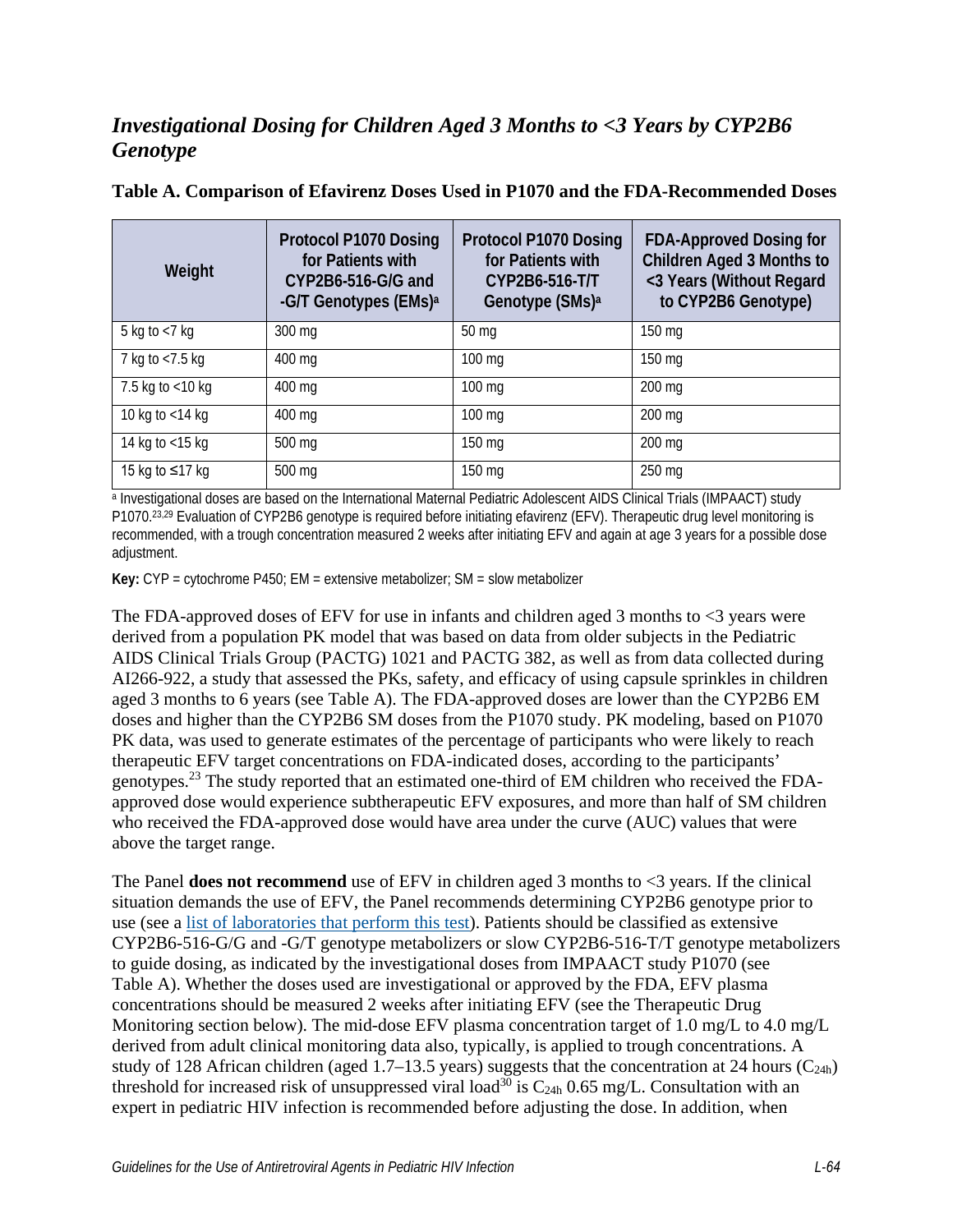following the P1070 investigational dose recommendations, some experts would measure EFV concentrations at age 3 years before transitioning the child to the recommended dose for children aged ≥3 years.

### *Pharmacokinetics: Children Aged ≥3 Years and Adolescents*

Even with the use of FDA-approved pediatric dosing in children aged  $\geq$ 3 years, EFV concentrations can be suboptimal.<sup>17,31-35</sup> Therefore, some experts recommend using TDM in patients who are receiving EFV and possibly using higher doses in young children, especially in certain clinical situations, such as virologic rebound or lack of response in an adherent patient. In one study in which the EFV dose was adjusted in response to measurement of the AUC, the median administered dose was EFV 13 mg/kg (367 mg per  $\text{m}^2$  of body surface area), and the range was from 3 mg/kg to 23 mg/kg (69–559 mg per m<sup>2</sup> of body surface area).<sup>36</sup>

### *Toxicity: Children Versus Adults*

The toxicity profile for EFV differs for adults and children. One adverse effect (AE) commonly seen in children is rash, which was reported in up to 40% of children and 27% of adults.<sup>37</sup> The rash is usually maculopapular, pruritic, mild to moderate in severity, and rarely requires drug discontinuation. Onset is typically during the first 2 weeks of treatment. Although severe rash and Stevens-Johnson syndrome have been reported, they are rare.

Multiple studies in adults have shown that EFV use is associated with low vitamin D levels, and several studies have found an association between EFV use and low bone mineral density.<sup>38-41</sup> Efavirenz induces CYP3A4 and CYP24 enzymes that may affect vitamin D homeostasis. Because of these findings, the Panel recommends measurement of vitamin D in patients receiving EFV and vitamin D supplementation for those with vitamin D deficiency (see [Table 15j.Osteopenia and](https://clinicalinfo.hiv.gov/en/table/table-15j-antiretroviral-therapy-associated-adverse-effects-and-management-recommendations)  [Osteoporosis\)](https://clinicalinfo.hiv.gov/en/table/table-15j-antiretroviral-therapy-associated-adverse-effects-and-management-recommendations).

In adults, CNS symptoms are commonly reported and affected 29.6% of patients in one metaanalysis of randomized trials.<sup>42</sup> These symptoms usually occur early in treatment and rarely require drug discontinuation, but they sometimes can persist for months. Administering EFV at bedtime appears to decrease the occurrence and severity of these neuropsychiatric AEs. For patients who can swallow capsules or tablets, ensuring that EFV is taken on an empty stomach also reduces the occurrence of neuropsychiatric AEs. In several studies, the incidence of neuropsychiatric AEs was correlated with EFV plasma concentrations, and the symptoms occurred more frequently in patients with higher concentrations.<sup>43-46</sup> The ENCORE1 study in adults demonstrated that a dose of EFV 400 mg is associated with fewer AEs and a noninferior virologic response when compared with the recommended 600-mg dose of EFV.<sup>13,47</sup> A Tanzanian study of children aged 6 to 12 years showed that those who were receiving EFV, especially doses of EFV that were higher than or equal to those recommended by the World Health Organization, had more anxiety and more difficulty concentrating at school than children who were receiving alternative ARV medications.<sup>48</sup> Adverse CNS events occurred in 14% of children who received EFV in clinical studies<sup>49</sup> and in 30% of children<sup>50</sup> with plasma EFV concentrations >4 mg/L. Late-onset neurotoxicity, including ataxia and encephalopathy, may occur months to years after initiating EFV. Some events of late-onset neurotoxicity have occurred in patients with certain CYP2B6 genetic polymorphisms who received standard doses of EFV. These polymorphisms have been associated with slow metabolism of EFV and increased EFV levels (see [the package insert for EFV\)](https://www.accessdata.fda.gov/drugsatfda_docs/label/2019/020972s057,021360s045lbl.pdf).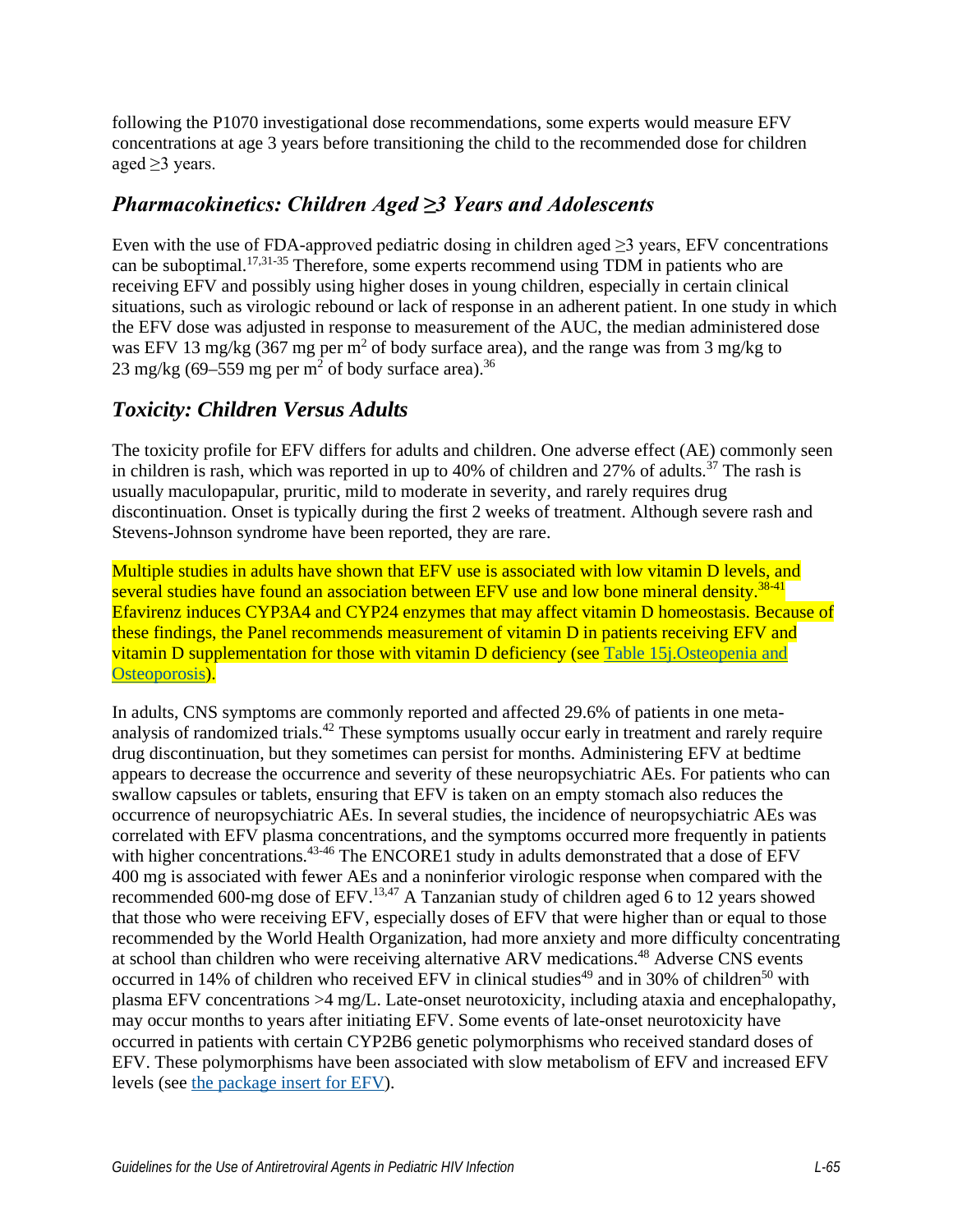An association between EFV and suicidal ideation, suicide, and attempted suicide (especially among those with a history of mental illness or substance abuse) was found in a retrospective analysis of four comparative trials in adults and in the Strategic Timing of AntiRetroviral Treatment (START) Trial, a prospective analysis of adults.<sup>51,52</sup> This association, however, was not found in the analyses of two large observational cohorts,53,54 and no cases of suicide were reported in a systematic review of randomized trials.42 In patients with pre-existing psychiatric conditions, EFV should be used cautiously.

### *Toxicity: QTc Prolongation*

The effect of EFV on the QTc interval was evaluated in a study of 58 healthy adult participants; a variety of CYP2B6 polymorphisms was represented within this group. A positive relationship between EFV concentration and QTc prolongation was observed.<sup>1</sup> Clinicians should consider using an alternative to EFV in patients who are receiving a drug that has a known risk of Torsades de Pointes (e.g., quinidine, clarithromycin) or in patients who are at higher risk for Torsades de Pointes.<sup>2</sup>

### *Therapeutic Drug Monitoring*

It is reasonable for a clinician to use TDM to determine whether a patient is experiencing toxicity, because the concentration of EFV is higher than the normal therapeutic range for some toxicities.<sup>55,56</sup> Dose reduction or drug discontinuation would be considered appropriate management of drug toxicity. Dose reduction is best performed in consultation with an expert in pediatric HIV. Also, TDM should be considered when administering EFV to children aged 3 months to <3 years due to increased oral clearance and variable PK properties in this young age group. TDM should also be considered when using a lower dose of EFV—such as the dose found in Symfi Lo—in children weighing ≥40 kg. Two weeks after initiating EFV in patients aged <3 years, clinicians should measure the plasma concentration of EFV. In cases where a dose adjustment may be necessary, clinicians should consult an expert in pediatric HIV infection prior to adjusting the dose. If a child initiated EFV at an investigational dose at <3 years of age, some experts would also measure plasma concentration at age 3 years, after the child transitions to the recommended dose for children aged  $\geq 3$ years.

The currently accepted minimum effective concentration of EFV is a mid-dose concentration  $(C_{12h})$  $>1$  mg/L in adults, and concentrations of  $>4.0$  mg/L are associated with CNS side effects.<sup>44</sup> However, the validity of using a single target has been called into question.<sup>57</sup> In addition, a lower limit of  $C_{12h}$  $>0.7$ mg/L was most predictive of virologic outcome in a study of 180 adults.<sup>58</sup> Findings from a study of 128 African children (aged 1.7–13.5 years) suggest that the  $C_{24h}$  threshold for increased risk of unsuppressed viral load is  $C_{24h}$  0.65 mg/L.<sup>30</sup>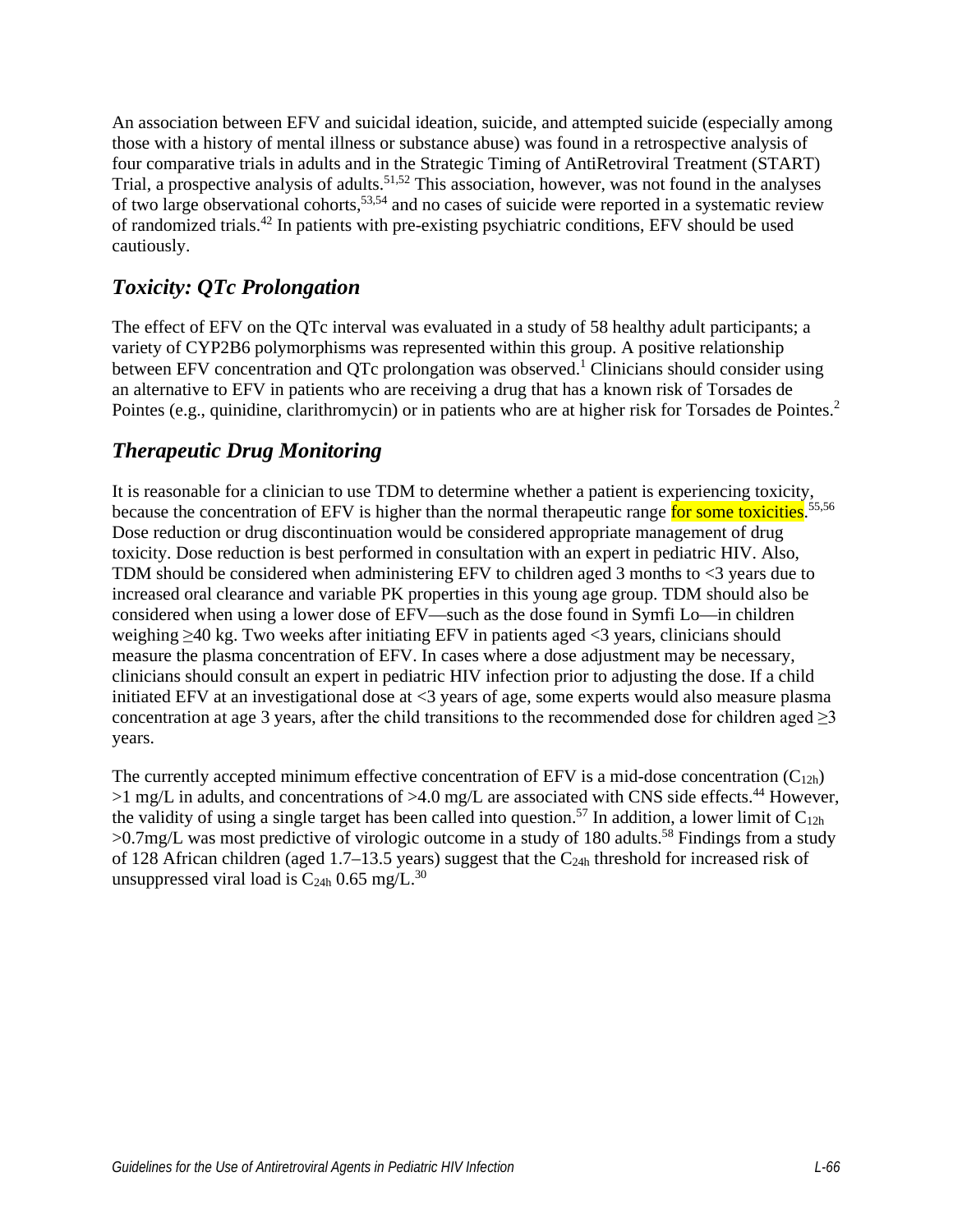#### **References**

- 1. Abdelhady AM, Shugg T, Thong N, et al. Efavirenz inhibits the human ether-a-go-go related current (hERG) and induces QT interval prolongation in CYP2B6\*6\*6 allele carriers. *J Cardiovasc Electrophysiol*. 2016;27(10):1206-1213. Available at: [https://www.ncbi.nlm.nih.gov/pubmed/27333947.](https://www.ncbi.nlm.nih.gov/pubmed/27333947)
- 2. Efavirenz (Sustiva) [package insert]. Food and Drug Administration. 2019. Available at: [https://www.accessdata.fda.gov/drugsatfda\\_docs/label/2019/020972s057,021360s045lbl.](https://www.accessdata.fda.gov/drugsatfda_docs/label/2019/020972s057,021360s045lbl.pdf) [pdf.](https://www.accessdata.fda.gov/drugsatfda_docs/label/2019/020972s057,021360s045lbl.pdf)
- 3. Castillo R, Pedalino RP, El-Sherif N, Turitto G. Efavirenz-associated QT prolongation and torsade de pointes arrhythmia. *Ann Pharmacother*. 2002;36(6):1006-1008. Available at: [https://www.ncbi.nlm.nih.gov/pubmed/12022902.](https://www.ncbi.nlm.nih.gov/pubmed/12022902)
- 4. Squires K, Lazzarin A, Gatell JM, et al. Comparison of once-daily atazanavir with efavirenz, each in combination with fixed-dose zidovudine and lamivudine, as initial therapy for patients infected with HIV. *J Acquir Immune Defic Syndr*. 2004;36(5):1011- 1019. Available at: [http://www.ncbi.nlm.nih.gov/pubmed/15247553.](http://www.ncbi.nlm.nih.gov/pubmed/15247553)
- 5. Torti C, Maggiolo F, Patroni A, et al. Exploratory analysis for the evaluation of lopinavir/ritonavir-versus efavirenz-based HAART regimens in antiretroviral-naive HIVpositive patients: results from the Italian MASTER cohort. *J Antimicrob Chemother*. 2005;56(1):190-195. Available at: [http://www.ncbi.nlm.nih.gov/pubmed/15917286.](http://www.ncbi.nlm.nih.gov/pubmed/15917286)
- 6. Riddler SA, Haubrich R, DiRienzo AG, et al. Class-sparing regimens for initial treatment of HIV-1 infection. *N Engl J Med*. 2008;358(20):2095-2106. Available at: [http://www.ncbi.nlm.nih.gov/pubmed/18480202.](http://www.ncbi.nlm.nih.gov/pubmed/18480202)
- 7. Lennox JL, DeJesus E, Lazzarin A, et al. Safety and efficacy of raltegravir-based versus efavirenz-based combination therapy in treatment-naive patients with HIV-1 infection: a multicentre, double-blind randomised controlled trial. *Lancet*. 2009;374(9692):796-806. Available at: [http://www.ncbi.nlm.nih.gov/pubmed/19647866.](http://www.ncbi.nlm.nih.gov/pubmed/19647866)
- 8. Cooper DA, Heera J, Goodrich J, et al. Maraviroc versus efavirenz, both in combination with zidovudine-lamivudine, for the treatment of antiretroviral-naive subjects with CCR5-tropic HIV-1 infection. *J Infect Dis*. 2010;201(6):803-813. Available at: [http://www.ncbi.nlm.nih.gov/pubmed/20151839.](http://www.ncbi.nlm.nih.gov/pubmed/20151839)
- 9. Cohen CJ, Molina JM, Cahn P, et al. Efficacy and safety of rilpivirine (TMC278) versus efavirenz at 48 weeks in treatment-naive HIV-1-infected patients: pooled results from the phase 3 double-blind randomized ECHO and THRIVE Trials. *J Acquir Immune Defic Syndr*. 2012;60(1):33-42. Available at: [http://www.ncbi.nlm.nih.gov/pubmed/22343174.](http://www.ncbi.nlm.nih.gov/pubmed/22343174)
- 10. Nunez M, Soriano V, Martin-Carbonero L, et al. SENC (Spanish efavirenz vs. nevirapine comparison) trial: a randomized, open-label study in HIV-infected naive individuals. *HIV*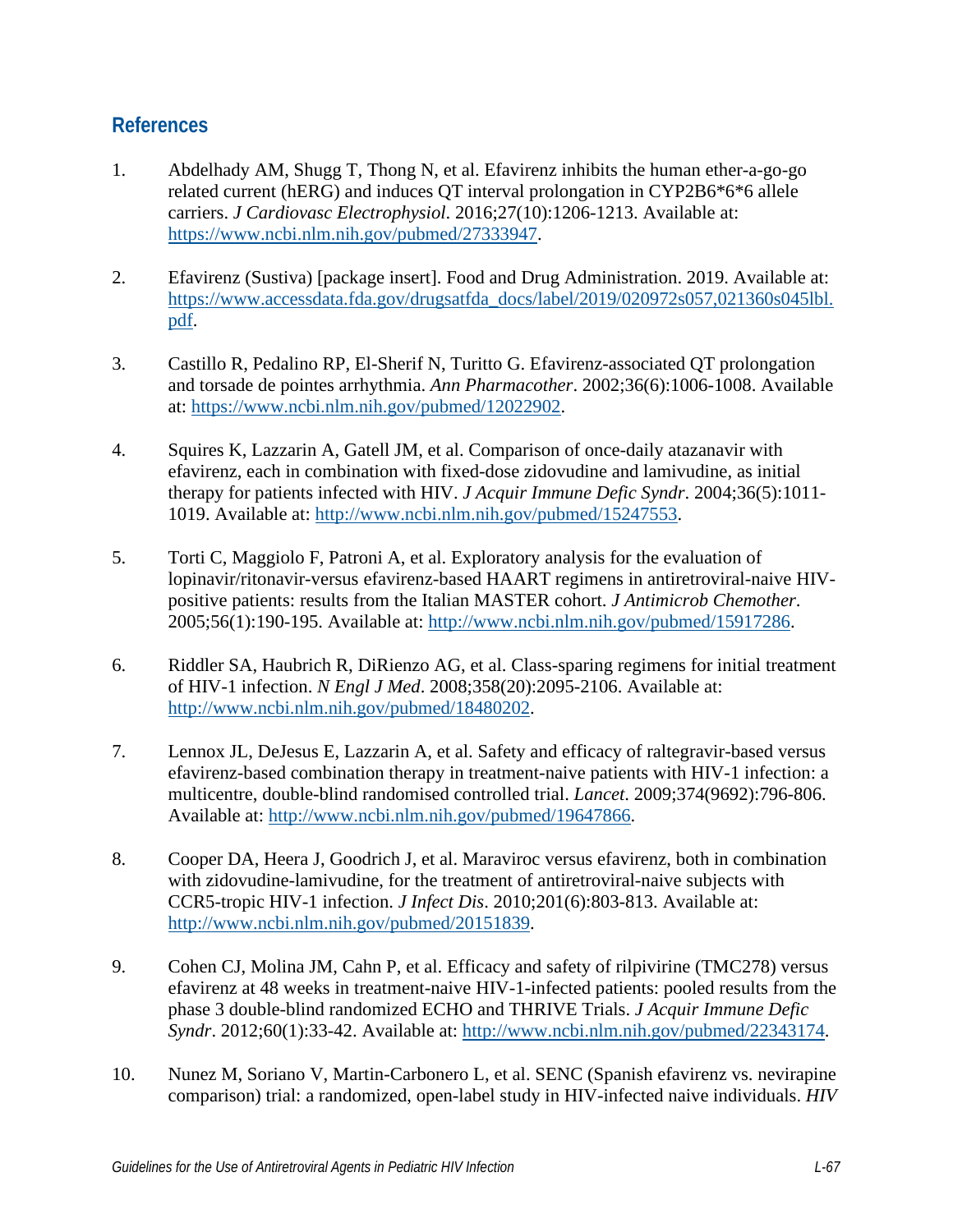*Clin Trials*. 2002;3(3):186-194. Available at: [http://www.ncbi.nlm.nih.gov/pubmed/12032877.](http://www.ncbi.nlm.nih.gov/pubmed/12032877)

- 11. Walmsley S, Baumgarten A, Berenguer J, et al. Dolutegravir plus abacavir/lamivudine for the treatment of HIV-1 infection in antiretroviral therapy-naive patients: week 96 and week 144 results from the SINGLE randomized clinical trial. *J Acquir Immune Defic Syndr*. 2015;70(5):515-519. Available at: [http://www.ncbi.nlm.nih.gov/pubmed/26262777.](http://www.ncbi.nlm.nih.gov/pubmed/26262777)
- 12. Margot NA, Lu B, Cheng A, Miller MD, Study 903 Team. Resistance development over 144 weeks in treatment-naive patients receiving tenofovir disoproxil fumarate or stavudine with lamivudine and efavirenz in Study 903. *HIV Med*. 2006;7(7):442-450. Available at: [https://www.ncbi.nlm.nih.gov/pubmed/16925730.](https://www.ncbi.nlm.nih.gov/pubmed/16925730)
- 13. ENCORE1 Study Group, Carey D, Puls R, et al. Efficacy and safety of efavirenz 400 mg daily versus 600 mg daily: 96-week data from the randomised, double-blind, placebocontrolled, non-inferiority ENCORE1 study. *Lancet Infect Dis*. 2015;15(7):793-802. Available at: [https://www.ncbi.nlm.nih.gov/pubmed/25877963.](https://www.ncbi.nlm.nih.gov/pubmed/25877963)
- 14. Funk MB, Notheis G, Schuster T, et al. Effect of first line therapy including efavirenz and two nucleoside reverse transcriptase inhibitors in HIV-infected children. *Eur J Med Res*. 2005;10(12):503-508. Available at:<http://www.ncbi.nlm.nih.gov/pubmed/16356864>
- 15. McKinney RE, Jr., Rodman J, Hu C, et al. Long-term safety and efficacy of a once-daily regimen of emtricitabine, didanosine, and efavirenz in HIV-infected, therapy-naive children and adolescents: Pediatric AIDS clinical trials group protocol P1021. *Pediatrics*. 2007;120(2):e416-423. Available at:<http://www.ncbi.nlm.nih.gov/pubmed/17646352>
- 16. Starr SE, Fletcher CV, Spector SA, et al. Combination therapy with efavirenz, nelfinavir, and nucleoside reverse-transcriptase inhibitors in children infected with human immunodeficiency virus type 1. Pediatric AIDS Clinical Trials Group 382 Team. *N Engl J Med*. 1999;341(25):1874-1881. Available at: [http://www.ncbi.nlm.nih.gov/pubmed/10601506.](http://www.ncbi.nlm.nih.gov/pubmed/10601506)
- 17. Saitoh A, Fletcher CV, Brundage R, et al. Efavirenz pharmacokinetics in HIV-1-infected children are associated with CYP2B6-G516T polymorphism. *J Acquir Immune Defic Syndr*. 2007;45(3):280-285. Available at: [http://www.ncbi.nlm.nih.gov/pubmed/17356468.](http://www.ncbi.nlm.nih.gov/pubmed/17356468)
- 18. Bolton C, Samson P, Capparelli E, Bwakura-Dangarembizi M, Jean-Philippe P, et al. Strong influence of CYP2B6 genotypic polymorphisms on EFV pharmacokinetics in HIV+ children <3 years of age and implications for dosing. Presented at: Conference on Retroviruses and Opportunistic Infections; 2013. Atlanta, GA.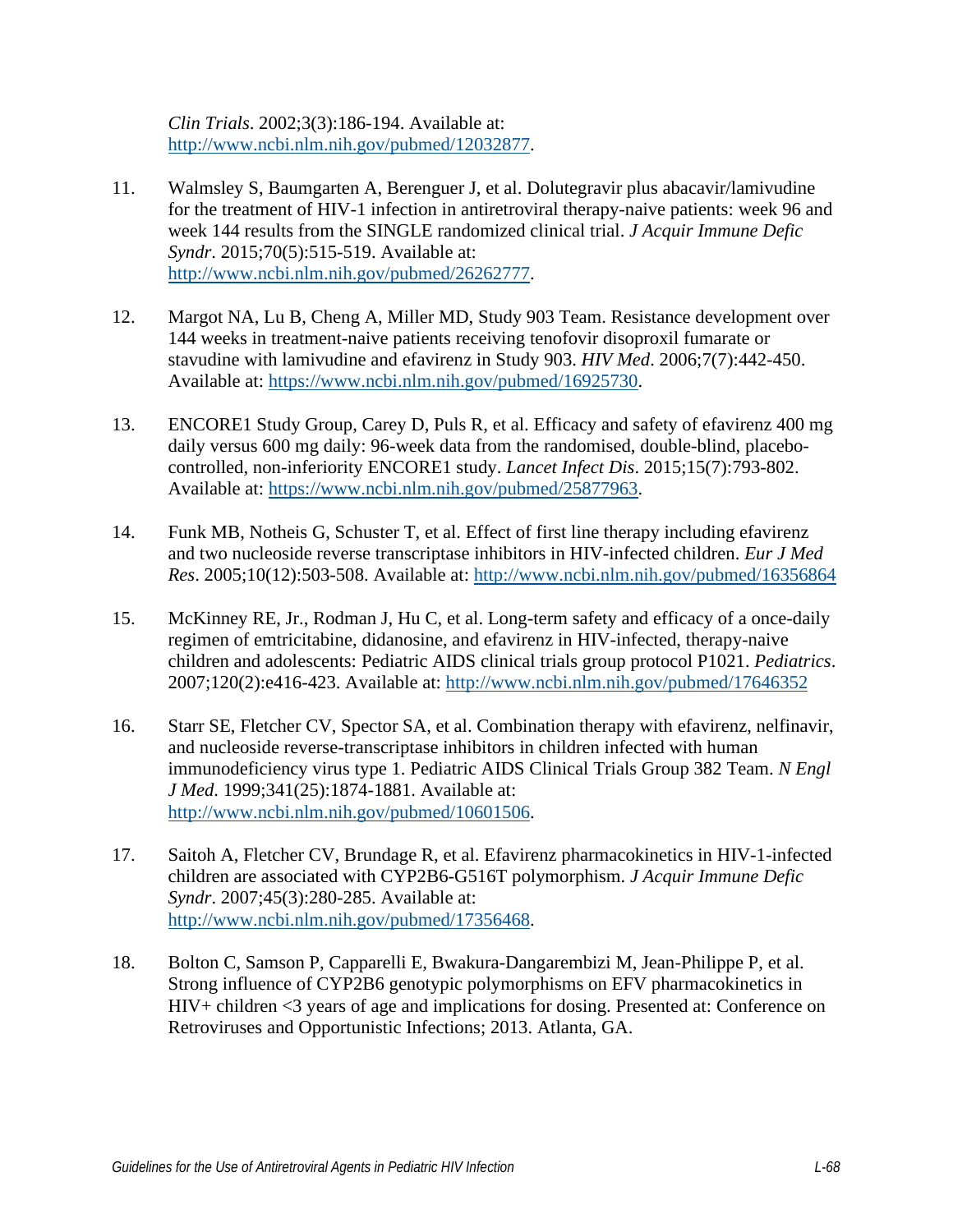- 19. Salem AH, Fletcher CV, Brundage RC. Pharmacometric characterization of efavirenz developmental pharmacokinetics and pharmacogenetics in HIV-infected children. *Antimicrob Agents Chemother*. 2014;58(1):136-143. Available at: [http://www.ncbi.nlm.nih.gov/pubmed/24145522.](http://www.ncbi.nlm.nih.gov/pubmed/24145522)
- 20. Bienczak A, Cook A, Wiesner L, et al. The impact of genetic polymorphisms on the pharmacokinetics of efavirenz in African children. *Br J Clin Pharmacol*. 2016;82(1):185- 198. Available at: [https://www.ncbi.nlm.nih.gov/pubmed/26991336.](https://www.ncbi.nlm.nih.gov/pubmed/26991336)
- 21. Haas DW, Smeaton LM, Shafer RW, et al. Pharmacogenetics of long-term responses to antiretroviral regimens containing efavirenz and/or nelfinavir: an Adult AIDS Clinical Trials Group Study. *J Infect Dis*. 2005;192(11):1931-1942. Available at: [https://www.ncbi.nlm.nih.gov/pubmed/16267764.](https://www.ncbi.nlm.nih.gov/pubmed/16267764)
- 22. Soeria-Atmadja S, Osterberg E, Gustafsson LL, et al. Genetic variants in CYP2B6 and CYP2A6 explain interindividual variation in efavirenz plasma concentrations of HIVinfected children with diverse ethnic origin. *PLoS One*. 2017;12(9):e0181316. Available at: [https://www.ncbi.nlm.nih.gov/pubmed/28886044.](https://www.ncbi.nlm.nih.gov/pubmed/28886044)
- 23. Bolton Moore C, Capparelli EV, Samson P, et al. CYP2B6 genotype-directed dosing is required for optimal efavirenz exposure in children 3-36 months with HIV infection. *AIDS*. 2017;31(8):1129-1136. Available at: [https://www.ncbi.nlm.nih.gov/pubmed/28323755.](https://www.ncbi.nlm.nih.gov/pubmed/28323755)
- 24. di Iulio J, Fayet A, Arab-Alameddine M, et al. In vivo analysis of efavirenz metabolism in individuals with impaired CYP2A6 function. *Pharmacogenet Genomics*. 2009;19(4):300-309. Available at: [http://www.ncbi.nlm.nih.gov/pubmed/19238117.](http://www.ncbi.nlm.nih.gov/pubmed/19238117)
- 25. Arab-Alameddine M, Di Iulio J, Buclin T, et al. Pharmacogenetics-based population pharmacokinetic analysis of efavirenz in HIV-1-infected individuals. *Clin Pharmacol Ther*. 2009;85(5):485-494. Available at: [http://www.ncbi.nlm.nih.gov/pubmed/19225447.](http://www.ncbi.nlm.nih.gov/pubmed/19225447)
- 26. Gandhi M, Greenblatt RM, Bacchetti P, et al. A single-nucleotide polymorphism in CYP2B6 leads to >3-fold increases in efavirenz concentrations in plasma and hair among HIV-infected women. *J Infect Dis*. 2012;206(9):1453-1461. Available at: [http://www.ncbi.nlm.nih.gov/pubmed/22927450.](http://www.ncbi.nlm.nih.gov/pubmed/22927450)
- 27. Holzinger ER, Grady B, Ritchie MD, et al. Genome-wide association study of plasma efavirenz pharmacokinetics in AIDS clinical trials group protocols implicates several CYP2B6 variants. *Pharmacogenet Genomics*. 2012;22(12):858-867. Available at: [http://www.ncbi.nlm.nih.gov/pubmed/23080225.](http://www.ncbi.nlm.nih.gov/pubmed/23080225)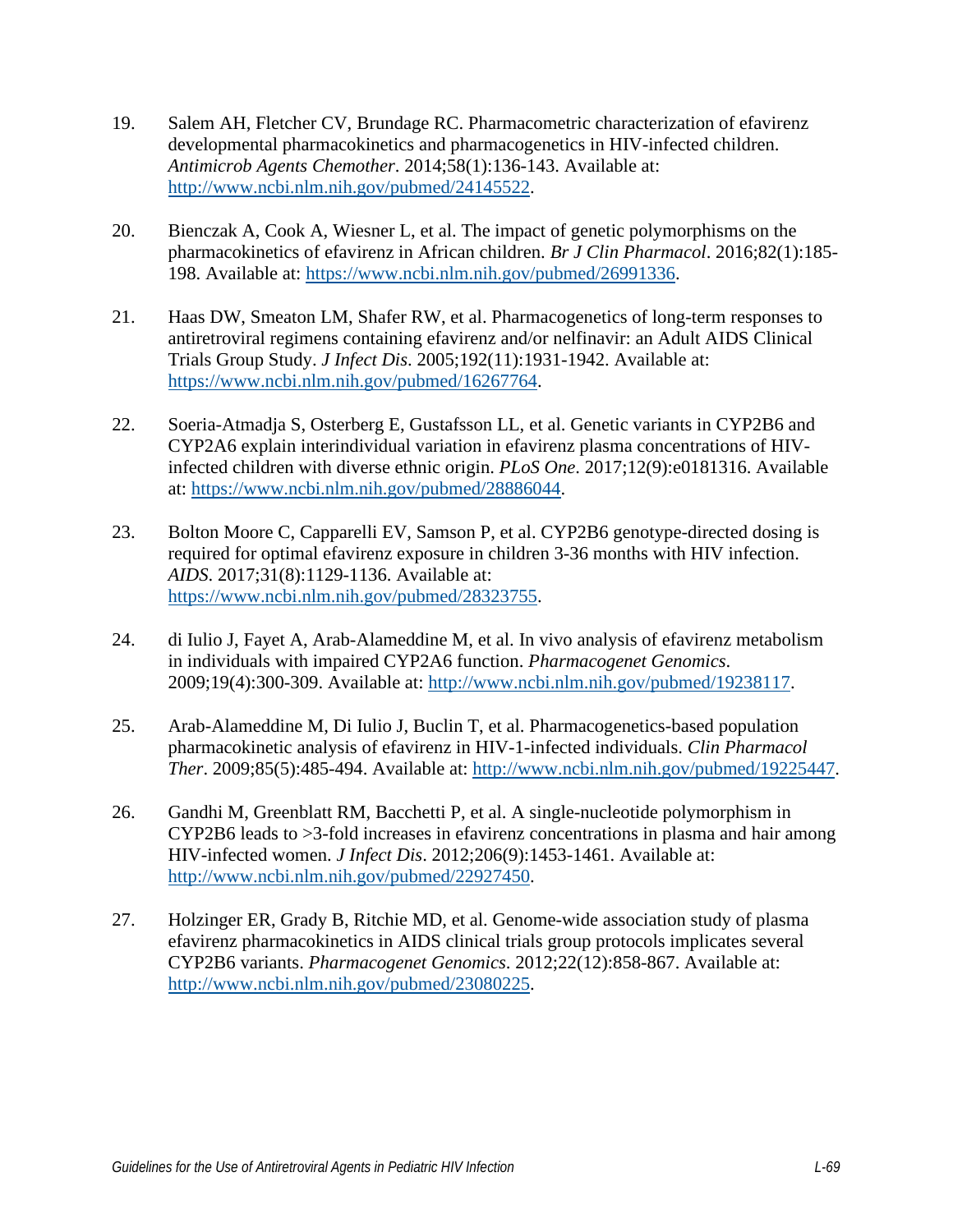- 28. Capparelli E, Rochon-Duck M, Robbins B, et al. Age-related pharmacokinetics of efavirenz solution. Presented at: 16th Conference on Retroviruses and Opportunistic Infections (CROI); 2009. Montreal, Canada.
- 29. Bwakura Dangarembizi M, Samson P, Capparelli EV, et al. Establishing dosing recommendations for efavirenz in HIV/TB-coinfected children younger than 3 years. *J Acquir Immune Defic Syndr*. 2019;81(4):473-480. Available at: [https://www.ncbi.nlm.nih.gov/pubmed/31241542.](https://www.ncbi.nlm.nih.gov/pubmed/31241542)
- 30. Bienczak A, Denti P, Cook A, et al. Plasma efavirenz exposure, sex, and age predict virological response in HIV-infected African children. *J Acquir Immune Defic Syndr*. 2016;73(2):161-168. Available at:<http://www.ncbi.nlm.nih.gov/pubmed/27116047>
- 31. Ren Y, Nuttall JJ, Egbers C, et al. High prevalence of subtherapeutic plasma concentrations of efavirenz in children. *J Acquir Immune Defic Syndr*. 2007;45(2):133- 136. Available at: [http://www.ncbi.nlm.nih.gov/pubmed/17417100.](http://www.ncbi.nlm.nih.gov/pubmed/17417100)
- 32. Hirt D, Urien S, Olivier M, et al. Is the recommended dose of efavirenz optimal in young West African human immunodeficiency virus-infected children? *Antimicrob Agents Chemother*. 2009;53(10):4407-4413. Available at: [http://www.ncbi.nlm.nih.gov/pubmed/19635964.](http://www.ncbi.nlm.nih.gov/pubmed/19635964)
- 33. Viljoen M, Gous H, Kruger HS, Riddick A, Meyers TM, Rheeders M. Efavirenz plasma concentrations at 1, 3, and 6 months post-antiretroviral therapy initiation in HIV type 1 infected South African children. *AIDS Res Hum Retroviruses*. 2010;26(6):613-619. Available at: [http://www.ncbi.nlm.nih.gov/pubmed/20507205.](http://www.ncbi.nlm.nih.gov/pubmed/20507205)
- 34. Fillekes Q, Natukunda E, Balungi J, et al. Pediatric underdosing of efavirenz: a pharmacokinetic study in Uganda. *J Acquir Immune Defic Syndr*. 2011;58(4):392-398. Available at: [http://www.ncbi.nlm.nih.gov/pubmed/21926634.](http://www.ncbi.nlm.nih.gov/pubmed/21926634)
- 35. Cressey TR, Aurpibul L, Narkbunnam T, et al. Pharmacological assessment of efavirenz weight-band dosing recommendations in HIV-infected Thai children. *J Acquir Immune Defic Syndr*. 2013;62(1):e27-29. Available at: [http://www.ncbi.nlm.nih.gov/pubmed/23262981.](http://www.ncbi.nlm.nih.gov/pubmed/23262981)
- 36. Fletcher CV, Brundage RC, Fenton T, et al. Pharmacokinetics and pharmacodynamics of efavirenz and nelfinavir in HIV-infected children participating in an area-under-the-curve controlled trial. *Clin Pharmacol Ther*. 2008;83(2):300-306. Available at: [http://www.ncbi.nlm.nih.gov/pubmed/17609682.](http://www.ncbi.nlm.nih.gov/pubmed/17609682)
- 37. Larru B, Eby J, Lowenthal ED. Antiretroviral treatment in HIV-1 infected pediatric patients: focus on efavirenz. *Pediatric Health Med Ther*. 2014;5:29-42. Available at: [https://www.ncbi.nlm.nih.gov/pubmed/25937791.](https://www.ncbi.nlm.nih.gov/pubmed/25937791)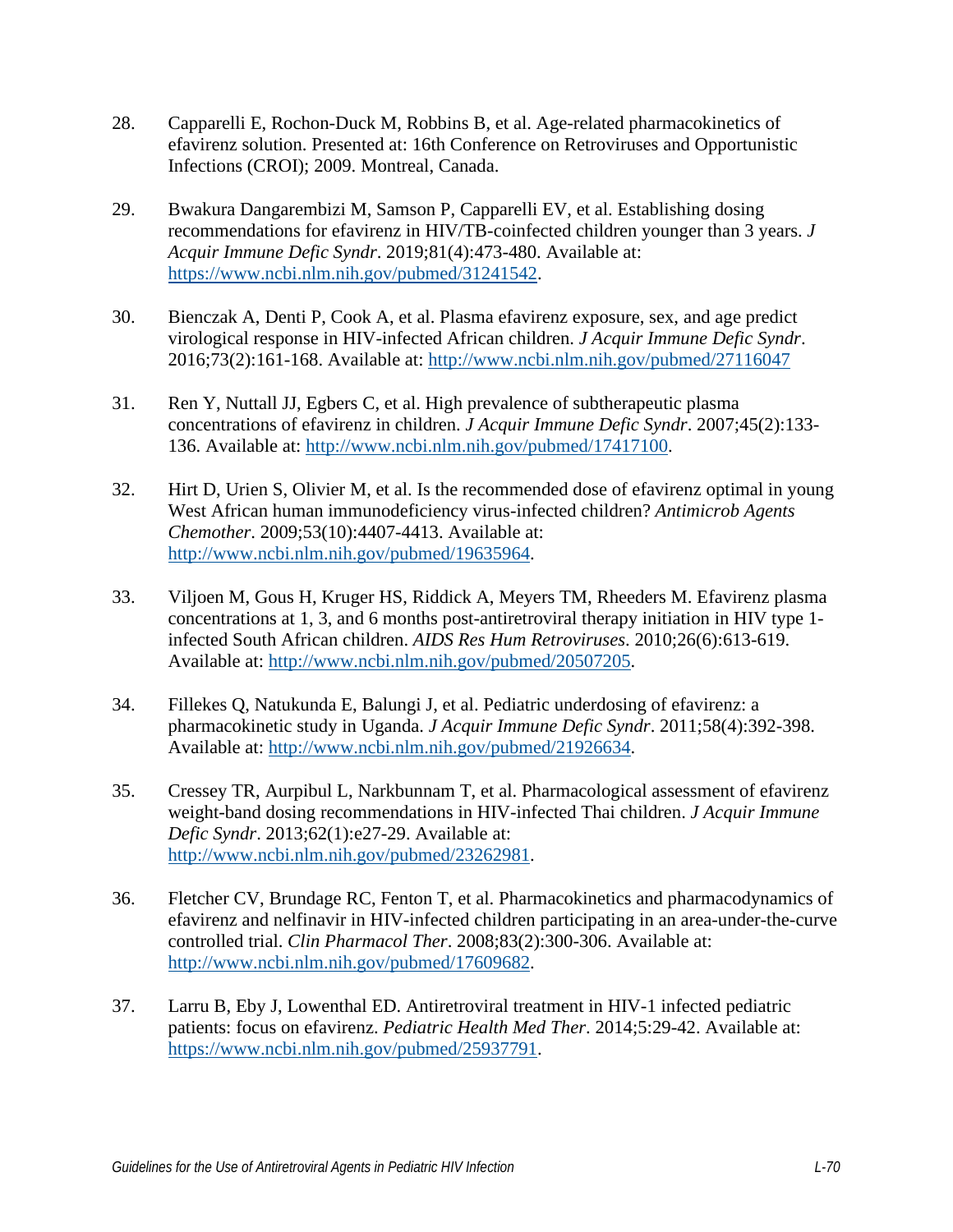- 38. Welz T, Childs K, Ibrahim F, et al. Efavirenz is associated with severe vitamin D deficiency and increased alkaline phosphatase. *AIDS*. 2010;24(12):1923-1928. Available at: [https://www.ncbi.nlm.nih.gov/pubmed/20588161.](https://www.ncbi.nlm.nih.gov/pubmed/20588161)
- 39. Hamzah L, Tiraboschi JM, Iveson H, et al. Effects on vitamin D, bone and the kidney of switching from fixed-dose tenofovir disoproxil fumarate/emtricitabine/efavirenz to darunavir/ritonavir monotherapy: a randomized, controlled trial (MIDAS). *Antivir Ther*. 2016;21(4):287-296. Available at: [https://www.ncbi.nlm.nih.gov/pubmed/26460504.](https://www.ncbi.nlm.nih.gov/pubmed/26460504)
- 40. Wohl DA, Orkin C, Doroana M, et al. Change in vitamin D levels and risk of severe vitamin D deficiency over 48 weeks among HIV-1-infected, treatment-naive adults receiving rilpivirine or efavirenz in a Phase III trial (ECHO). *Antivir Ther*. 2014;19(2):191-200. Available at: [https://www.ncbi.nlm.nih.gov/pubmed/24430534.](https://www.ncbi.nlm.nih.gov/pubmed/24430534)
- 41. Dave JA, Cohen K, Micklesfield LK, Maartens G, Levitt NS. Antiretroviral therapy, especially efavirenz, is associated with low bone mineral density in HIV-infected South Africans. *PLoS One*. 2015;10(12):e0144286. Available at: [https://www.ncbi.nlm.nih.gov/pubmed/26633015.](https://www.ncbi.nlm.nih.gov/pubmed/26633015)
- 42. Ford N, Shubber Z, Pozniak A, et al. Comparative safety and neuropsychiatric adverse events associated with efavirenz use in first-line antiretroviral therapy: A systematic review and meta-analysis of randomized trials. *J Acquir Immune Defic Syndr*. 2015;69(4):422-429. Available at: [http://www.ncbi.nlm.nih.gov/pubmed/25850607.](http://www.ncbi.nlm.nih.gov/pubmed/25850607)
- 43. Gutierrez F, Navarro A, Padilla S, et al. Prediction of neuropsychiatric adverse events associated with long-term efavirenz therapy, using plasma drug level monitoring. *Clin Infect Dis*. 2005;41(11):1648-1653. Available at: [http://www.ncbi.nlm.nih.gov/pubmed/16267739.](http://www.ncbi.nlm.nih.gov/pubmed/16267739)
- 44. Marzolini C, Telenti A, Decosterd LA, Greub G, Biollaz J, Buclin T. Efavirenz plasma levels can predict treatment failure and central nervous system side effects in HIV-1 infected patients. *AIDS*. 2001;15(1):71-75. Available at: [http://www.ncbi.nlm.nih.gov/pubmed/11192870.](http://www.ncbi.nlm.nih.gov/pubmed/11192870)
- 45. Treisman GJ, Kaplin AI. Neurologic and psychiatric complications of antiretroviral agents. *AIDS*. 2002;16(9):1201-1215. Available at: [http://www.ncbi.nlm.nih.gov/pubmed/12045485.](http://www.ncbi.nlm.nih.gov/pubmed/12045485)
- 46. Wintergerst U, Hoffmann F, Jansson A, et al. Antiviral efficacy, tolerability and pharmacokinetics of efavirenz in an unselected cohort of HIV-infected children. *J Antimicrob Chemother*. 2008;61(6):1336-1339. Available at: [http://www.ncbi.nlm.nih.gov/pubmed/18343800.](http://www.ncbi.nlm.nih.gov/pubmed/18343800)
- 47. Encore Study Group, Puls R, Amin J, et al. Efficacy of 400 mg efavirenz versus standard 600 mg dose in HIV-infected, antiretroviral-naive adults (ENCORE1): a randomised,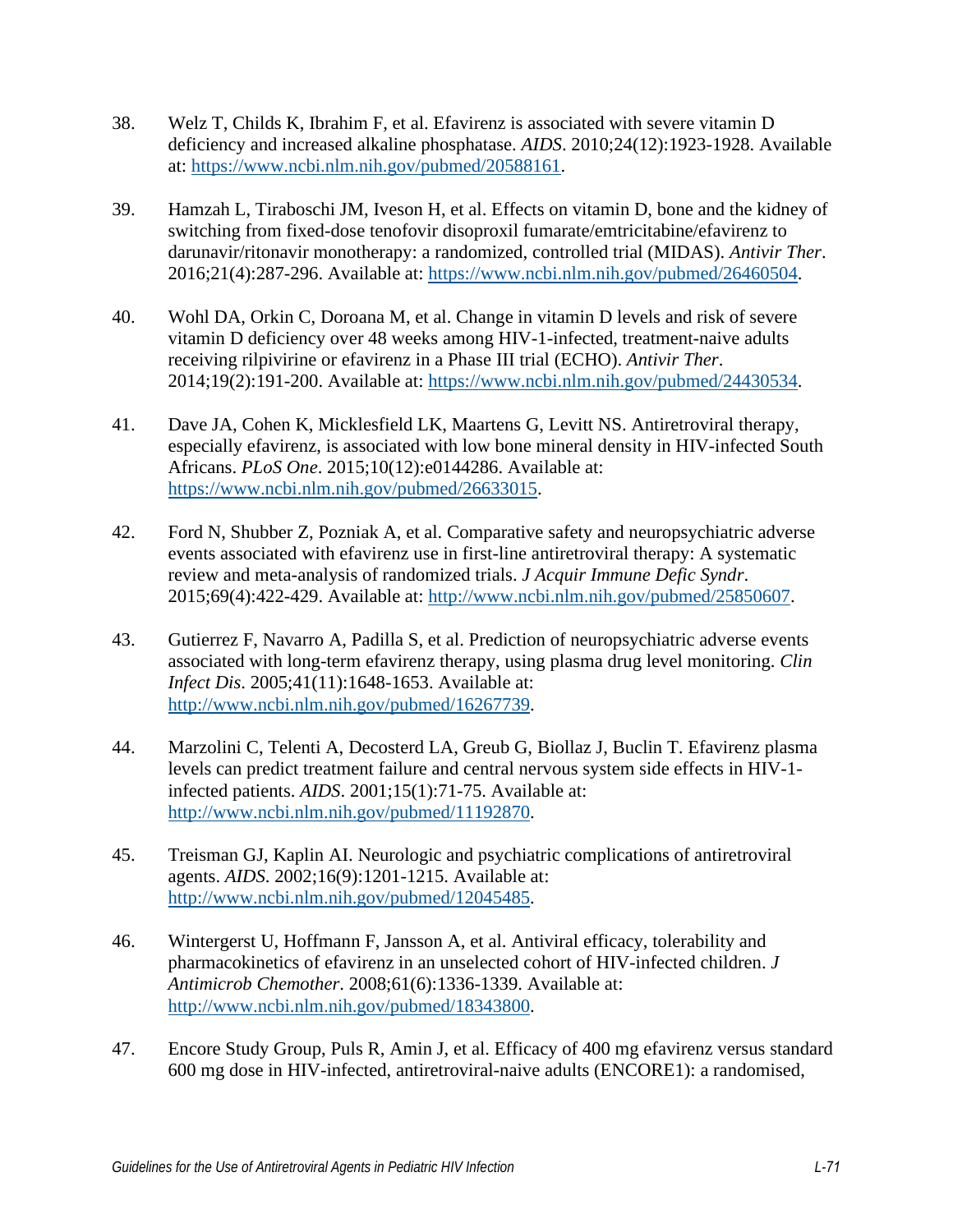double-blind, placebo-controlled, non-inferiority trial. *Lancet*. 2014;383(9927):1474- 1482. Available at: [http://www.ncbi.nlm.nih.gov/pubmed/24522178.](http://www.ncbi.nlm.nih.gov/pubmed/24522178)

- 48. Van de Wijer L, McHaile DN, de Mast Q, et al. Neuropsychiatric symptoms in Tanzanian HIV-infected children receiving long-term efavirenz treatment: a multicentre, crosssectional, observational study. *Lancet HIV*. 2019;6(4):e250-e258. Available at: [https://www.ncbi.nlm.nih.gov/pubmed/30770324.](https://www.ncbi.nlm.nih.gov/pubmed/30770324)
- 49. Shubber Z, Calmy A, Andrieux-Meyer I, et al. Adverse events associated with nevirapine and efavirenz-based first-line antiretroviral therapy: a systematic review and metaanalysis. *AIDS*. 2013;27(9):1403-1412. Available at: [http://www.ncbi.nlm.nih.gov/pubmed/23343913.](http://www.ncbi.nlm.nih.gov/pubmed/23343913)
- 50. Puthanakit T, Tanpaiboon P, Aurpibul L, Cressey TR, Sirisanthana V. Plasma efavirenz concentrations and the association with CYP2B6-516G >T polymorphism in HIVinfected Thai children. *Antivir Ther*. 2009;14(3):315-320. Available at: [http://www.ncbi.nlm.nih.gov/pubmed/19474465.](http://www.ncbi.nlm.nih.gov/pubmed/19474465)
- 51. Mollan KR, Smurzynski M, Eron JJ, et al. Association between efavirenz as initial therapy for HIV-1 infection and increased risk for suicidal ideation or attempted or completed suicide: an analysis of trial data. *Ann Intern Med*. 2014;161(1):1-10. Available at: [http://www.ncbi.nlm.nih.gov/pubmed/24979445.](http://www.ncbi.nlm.nih.gov/pubmed/24979445)
- 52. Arenas-Pinto A, Grund B, Sharma S, et al. Risk of suicidal behavior with use of efavirenz: results from the strategic timing of antiretroviral treatment trial. *Clin Infect Dis*. 2018;67(3):420-429. Available at: [https://www.ncbi.nlm.nih.gov/pubmed/29538636.](https://www.ncbi.nlm.nih.gov/pubmed/29538636)
- 53. Smith C, Ryom L, Monforte A, et al. Lack of association between use of efavirenz and death from suicide: evidence from the D:A:D study. *J Int AIDS Soc*. 2014;17(4 Suppl 3):19512. Available at: [http://www.ncbi.nlm.nih.gov/pubmed/25394021.](http://www.ncbi.nlm.nih.gov/pubmed/25394021)
- 54. Napoli AA, Wood JJ, Coumbis JJ, Soitkar AM, Seekins DW, Tilson HH. No evident association between efavirenz use and suicidality was identified from a disproportionality analysis using the FAERS database. *J Int AIDS Soc*. 2014;17:19214. Available at: [http://www.ncbi.nlm.nih.gov/pubmed/25192857.](http://www.ncbi.nlm.nih.gov/pubmed/25192857)
- 55. van Luin M, Gras L, Richter C, et al. Efavirenz dose reduction is safe in patients with high plasma concentrations and may prevent efavirenz discontinuations. *J Acquir Immune Defic Syndr*. 2009;52(2):240-245. Available at: [http://www.ncbi.nlm.nih.gov/pubmed/19593159.](http://www.ncbi.nlm.nih.gov/pubmed/19593159)
- 56. Acosta EP, Gerber JG, Adult Pharmacology Committee of the AIDS Clinical Trials Group. Position paper on therapeutic drug monitoring of antiretroviral agents. *AIDS Res Hum Retroviruses*. 2002;18(12):825-834. Available at: [http://www.ncbi.nlm.nih.gov/pubmed/12201904.](http://www.ncbi.nlm.nih.gov/pubmed/12201904)